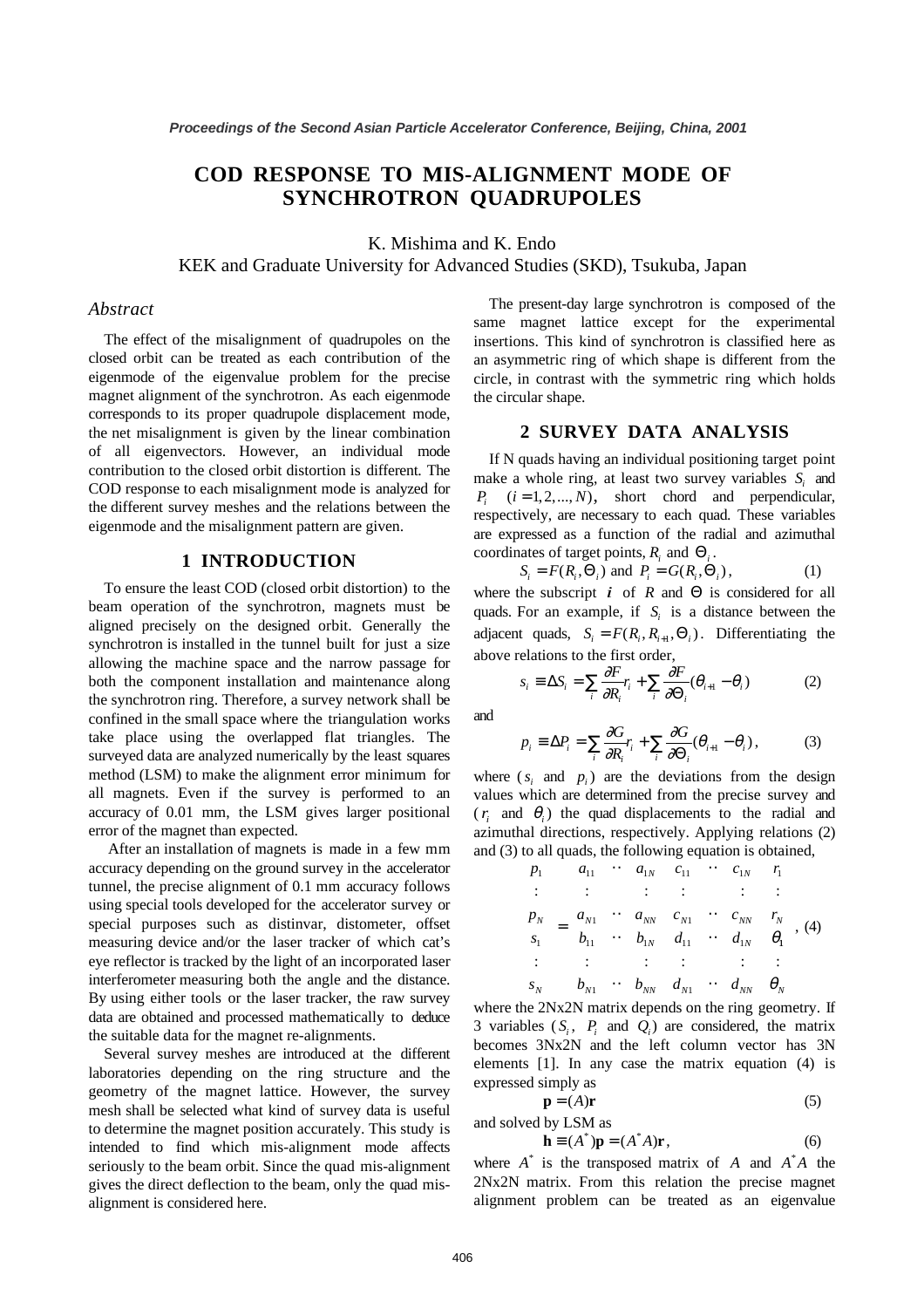problem. Replacing the matrix  $A^*A$  with  $H$ , the eigenvalue  $\lambda_i$  is given by the following equation,

$$
(H)\mathbf{v}_i = \lambda_i \mathbf{v}_i,\tag{7}
$$

where  $\mathbf{v}_i$  is the eigenvector belonging to the eigenvalue  $\lambda_i$ . The magnet displacements  $r_i$  and  $\theta_i$  consist of a linear combination of the eigenvectors as follows,

$$
\mathbf{r} = \sum_{k} c_{k} \mathbf{v}_{k},\tag{8}
$$

where

$$
c_k = (\mathbf{v}_k^T \mathbf{h}) / \lambda_k, \qquad (9)
$$

and the j-th component of the displacement vector **r** is

$$
r_j = \sum_k \frac{(\mathbf{v}_k^T \mathbf{h})}{\lambda_k} v_{kj},
$$
 (10)

where  $v_{ki}$  is the j-th component of the eigenvector  $\mathbf{v}_k$  [2].

# **3 SURVEY MESHES**

Three meshes which are treated here are depend on the survey variables,

(Case#1) short chord and perpendicular,

(Case#2) long chord and perpendicular, and

(Case#3) short chord and 2 perpendiculars,

as shown in Fig.1.

The matrix equations for 3 cases are derived for the ideal symmetric ring and the asymmetric ring TRISTAN (converted already to KEK-B factory) assuming that both rings have the same diameter and the same number of quads (392 quads). The eigenvectors for the largest and smallest eigenvalues are shown for the asymmetric and symmetric 3 cases in Fig.2, where each eigenvector is plotted to the order of the quad arrangements and a left (right) half corresponds to the radial (azimuthal) displacements. There are distinct difference between the asymmetric and symmetric cases and the characteristic displacement patterns appear for the modes with large eigenvalues.

If the lattice symmetry is lost as in the case of a colliding machine, the radial and azimuthal displacements can be treated separately for larger eigenvalues but both displacements are combined each other for smaller ones. Whereas in the symmetric quad arrangement, the case#1 shows the strong coupling between the radial and azimuthal displacements for larger eigenvalues.

The mode with the smallest eigenvalue gives one sinusoidal variations along the synchrotron ring to both radial and azimuthal directions. If the eigenvalue increases, the number of oscillations increases.

The relation (8) or (10) means that the contribution of eigenvectors which are less significant to the beam motion may be omitted from the solution. In general, the smaller the eigenvalue the larger it contributes to the magnet displacement as given by (10) and it is desirable to neglect the eigenvectors having little contribution to the beam. Considering the eigenvector elimination for the modes with small eigenvalues, the significant amount of the displacement is left uncorrected. This kind of displacement often appears in the solution as pseudocomponents which have relatively large coefficients of (9) for smaller eigenvalues.



Figure 1: Survey variables for 3 cases.



Figure 2: Eigenvectors with the largest (numbered as 1) and smallest (numbered as 781 or 780) eigenvalues for the asymmetric (left) and symmetric (right) cases. The left and right half of the eigenvector in each figure correspond to the radial and azimuthal displacements, respectively, to the order of quad arrangements. Case#1: upper, Case#2: middle, and Case#3: lower.

## **4 MIS-ALIGNMENT MODE AND COD**

The quad mis-alignment effect on COD can be analyzed for each eigenmode that is converted directly to the misalignment of quads to estimate its effect by the beam simulation code in the linear motion regime [3]. As deviations of the perpendicular and short chord or long chord length are given by the corresponding eigenvector or mis-alignment mode, the radial and azimuthal positional errors are calculated. Assuming deviations of survey variables thus obtained, the corresponding eigenvector is